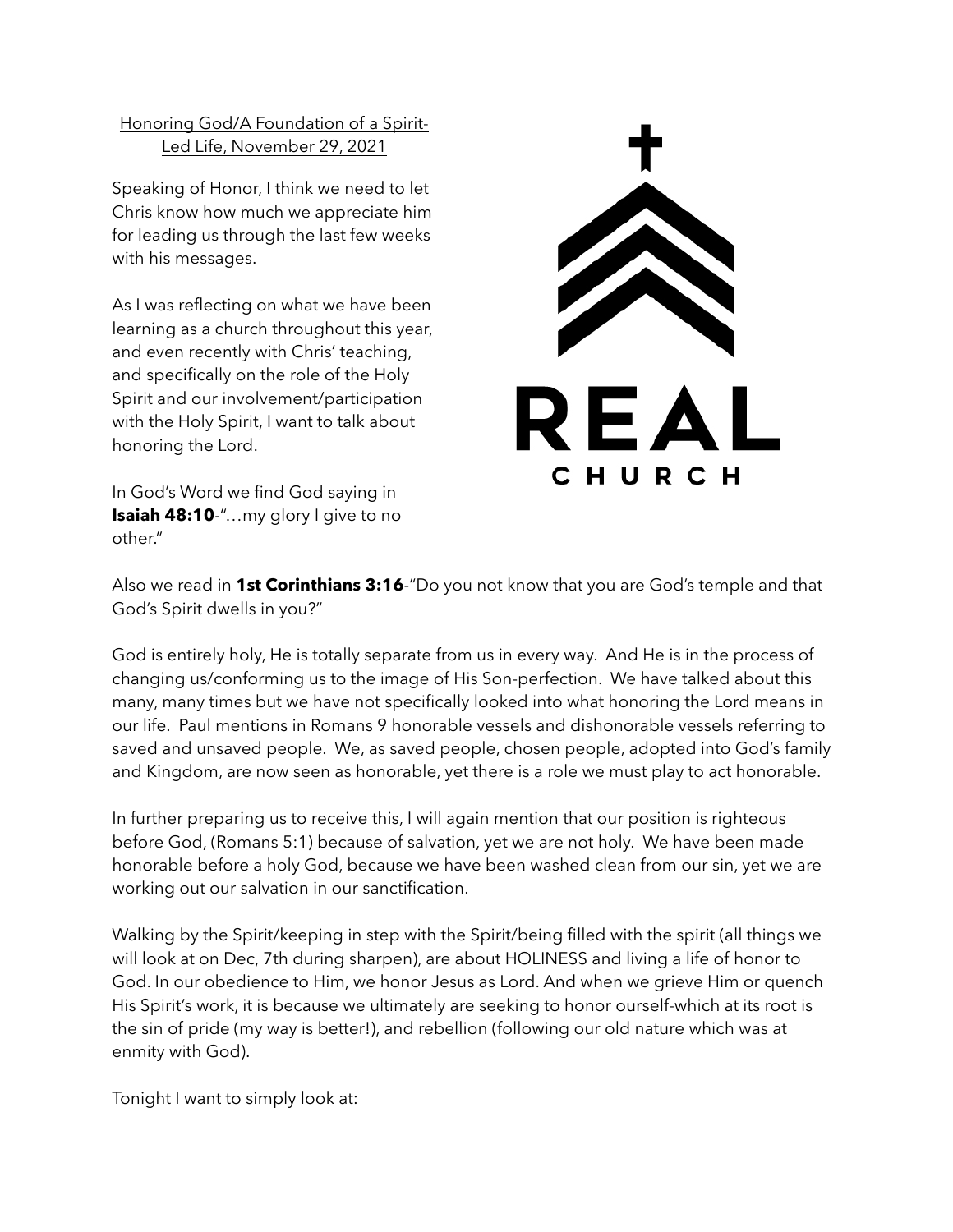-The works of the flesh -The fruit and work of the Spirit -What the Bible has to say about Honor-specifically to God

-How our whole life is to be an honoring sacrifice to Him

### **Works of the Flesh**:As we read these, look for where YOU struggle

**Galatians 5:17-21**-The main idea here is that the works of the flesh and Spirit are OPPOSED to each other.

**Ephesians 4:31**-The main idea here is that the tongue can be used for wickedness (James 3:5-6) and that bitterness can be the foundation of all these other sins. We must watch what we say and how we say it-and do a "temperature check" of our hearts-where our speech originates from. "*Out of the overflow ("that which fills" in Greek) of the heart the mouth speaks.*"-Matthew 12:34.

*Bitterness*-a noun (to be bitter, or resentful) *Wrath*-verb-an expressed passion *Anger*-a noun-a swelling up-an internal disposition towards something or someone. *Clamor*-an outcry, shrieking, like a wounded person emitting "unearthly" sounds Clamou and wrath go together a lot! *Slander*-"blasphémia" in Greek.-abusive language. *Malice*-wickedness, wicked disposition. An underlying principle of evil which is present in a person even if not expressed.

**Colossians 3:5-8**-The main idea here is that we are to put earthly, or fleshly practices to death. We do this by what it says in the next couple verses (now that we have put on the new self, we are being renewed in knowledge after the image of our creator.) More on this later.

## **Fruits/Works of the Spirit:**

# **Galatians 5:22-23 Ephesians 4:32 Colossians 3:12-14**

In a nutshell, the works of the flesh tear down and destroy. The works of the Spirit build up through love, which can be expressed in many forms, whether it is patience, kindness, humility, gentleness, etc.

## **Honoring God:**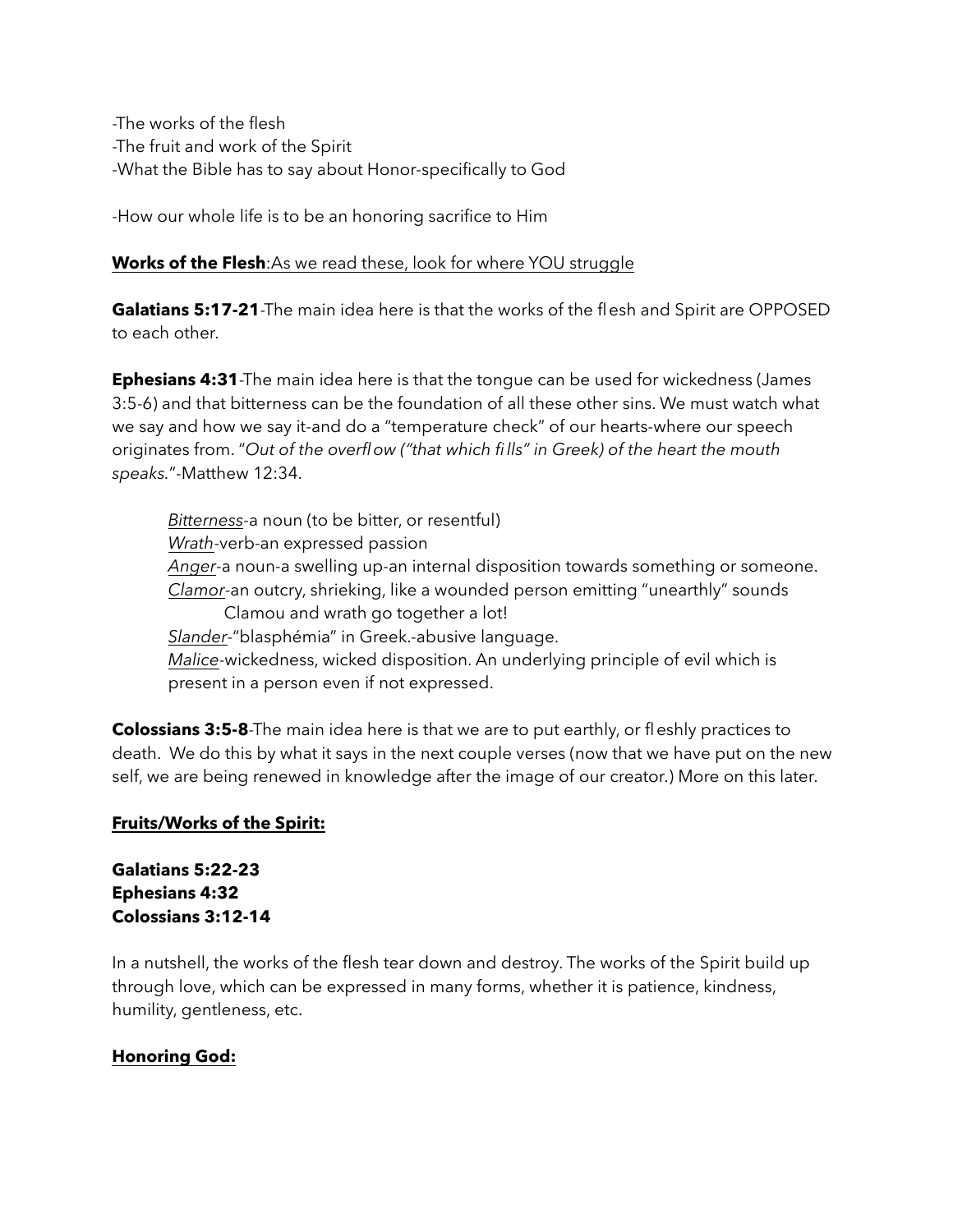**Matthew 15:8-**"These people *honor* me with their lips but their *heart is far from me*". Prophesied from Isaiah, this deals with the condition of the heart of Israel, and how they continued to whore after idols and the ways of the cultures that surrounded them, instead of honoring the Lord by obeying Him and His commands.

If you look at Israel's history from Exodus and into 1 Kings where Solomon built the temple, you see a continual theme of God's Holiness and specifically in regards to His place of dwelling with His people, where HE manifested His presence.

Every detail of the tabernacle (the nomadic tent that began with Moses) was given to Moses, and the Temple that was made by Solomon- the wisest man on earth, was prepared by 183,300 men, built over 7 years, and overlaid entirely in gold. If you take time to read the accounts of the tabernacle and temple, you will see equal stunning tales of precise measurements, descriptions, details that all carried meaning. God's dwelling place was to be as holy and as beautiful as humanly possible!

Even as Solomon was building it, God speaks to him something so important in 1 **Kings 6:12-13:** *"Concerning this house that you are building, if you will walk in my statutes and obey my rules and keep all my commandments and walk in them, then I will establish my word with*  you, which I spoke to David your father. And I will dwell among the children of Israel, and will *not forsake my people Israel."* 

Basically God was saying, MY COVENANT HAS NOT CHANGED AND THOUGH THIS TEMPLE IS GREAT, THE HEARTS OF MY PEOPLE ARE WHAT I AM AFTER!

God even says in Hosea 6:3- "I desire steadfast love and not sacrifice; the knowledge of God rather than burnt offerings."

To dedicate this temple to God Solomon sacrificed 22,000 oxen and 120,000 sheep as a peace offering to the Lord. The bronze altar (measuring 30 feet long and wide) could not contain the amount of sacrifices he was making.

After the dedication, God appears to Solomon the second time (the first was in a dream where he asked for wisdom). Again the reminder is in **1 Kings 9:4- 5** "*And as for you, if you*  will walk before me, as David your father walk, with integrity of heart and uprightness, doing according to all that I have commanded you, and keeping my statues and my rules, then I will *establish your royal throne over Israel forever…"* 

2 Chapters later, Solomon turns away from the Lord…

Jeremiah said well in **Jeremiah 17:9**-" *The heart is deceitful above all things, and desperately sick, who can understand it?"*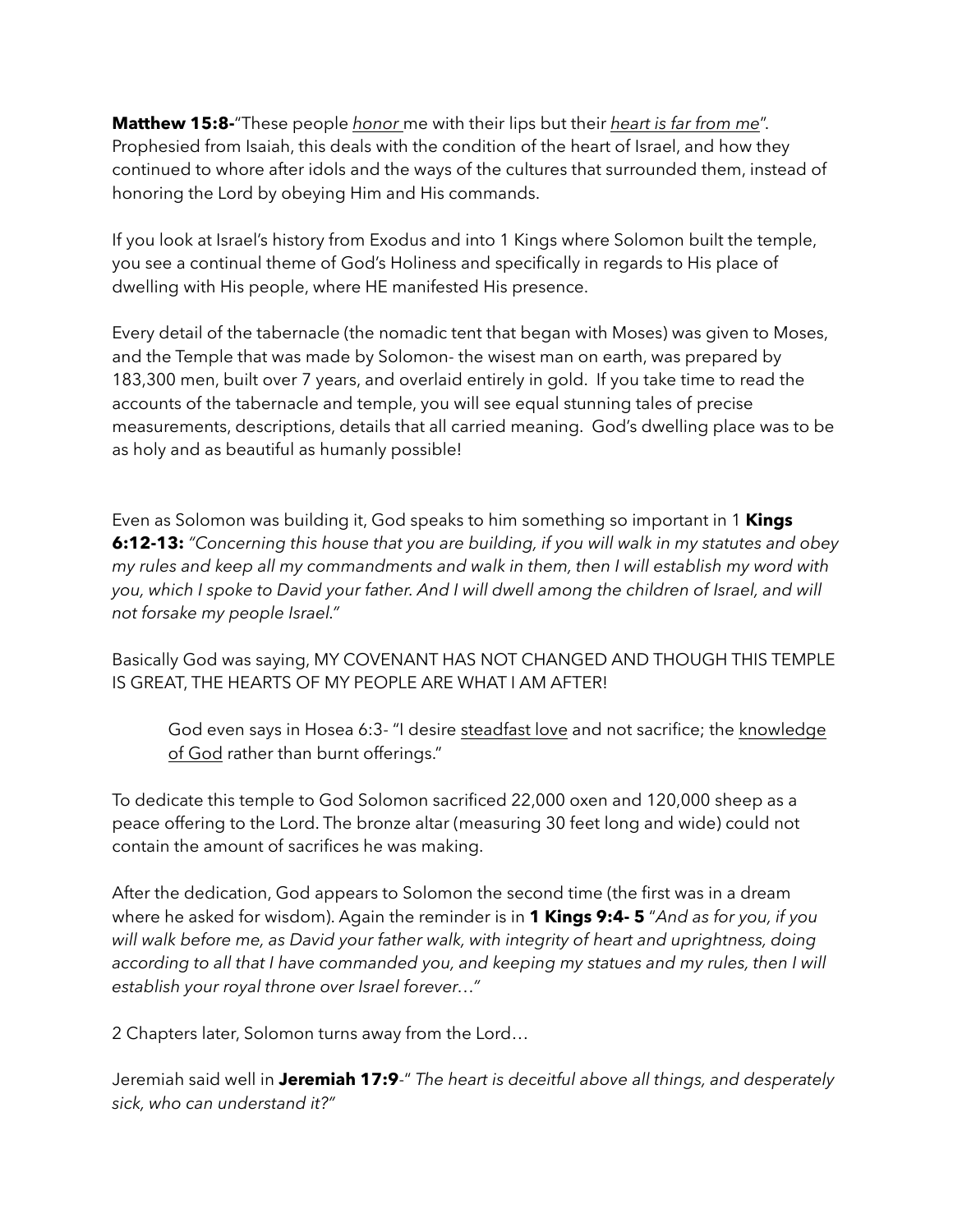Church, God knew that the heart of man has always been bent on pleasing self, rather than pleasing God. This is why He sent Jesus! So that we would have an eternal re-do, a secondchance that would have everlasting ramifications.

\*Solomon offered 142,000 animals that day on the altar. God offered the 1 spotless Lamb of God.\*

The challenge of God's offering of Jesus to us is that the requirement of obedience and pursuing a relationship with God is still in existence, but the key to the beauty of the New Covenant is that we are not destroyed for our sin, and our relationship is personal, not a community or nation-wide relationship with 1 Prophet as our leader. Jesus, the head prophet, our leader/Shepherd, indwells us by the Holy Spirit.

We have become the temple. And honoring God is still important to a life that pleases Him.

As we close, let's look at Colossians 3 again.

**Here's the question:** What does an individual and corporate Christian lifestyle look like that honors God?

**Colossians 3:16-17** "Let the word of Christ dwell in you richly, teaching and admonishing each other in all wisdom, singing psalms and hymns and spiritual songs, with thankfulness in your hearts to God. And whatever you do, in word or deed, do everything in the name of the Lord Jesus, giving thanks to God the Father through Him."

 -We seek to know the Word of God, and specifically what Jesus commanded/taught. -We teach and correct each other based upon the Word of God -We praise God together in thankfulness -In all we do, whether in our speech or in our actions, we do it for God, in the name of Jesus who was sent for us as our sacrifice, so that God could inhabit us, the new

covenant temple of God

It is very important to understand that we must personally honor God in our conduct with ourselves, one-another, and the church as a whole.

If God's presence (Spirit) filled the Tabernacle and the Temple in the OT, does not God still require obedience and holiness, bringing Him honor, as we (the temple) seek to be filled by His Spirit? **1st Peter 1:13-16**, and **John 15:1** say this.

One of the things I love about the Church of God is how it originated as a holiness movement.